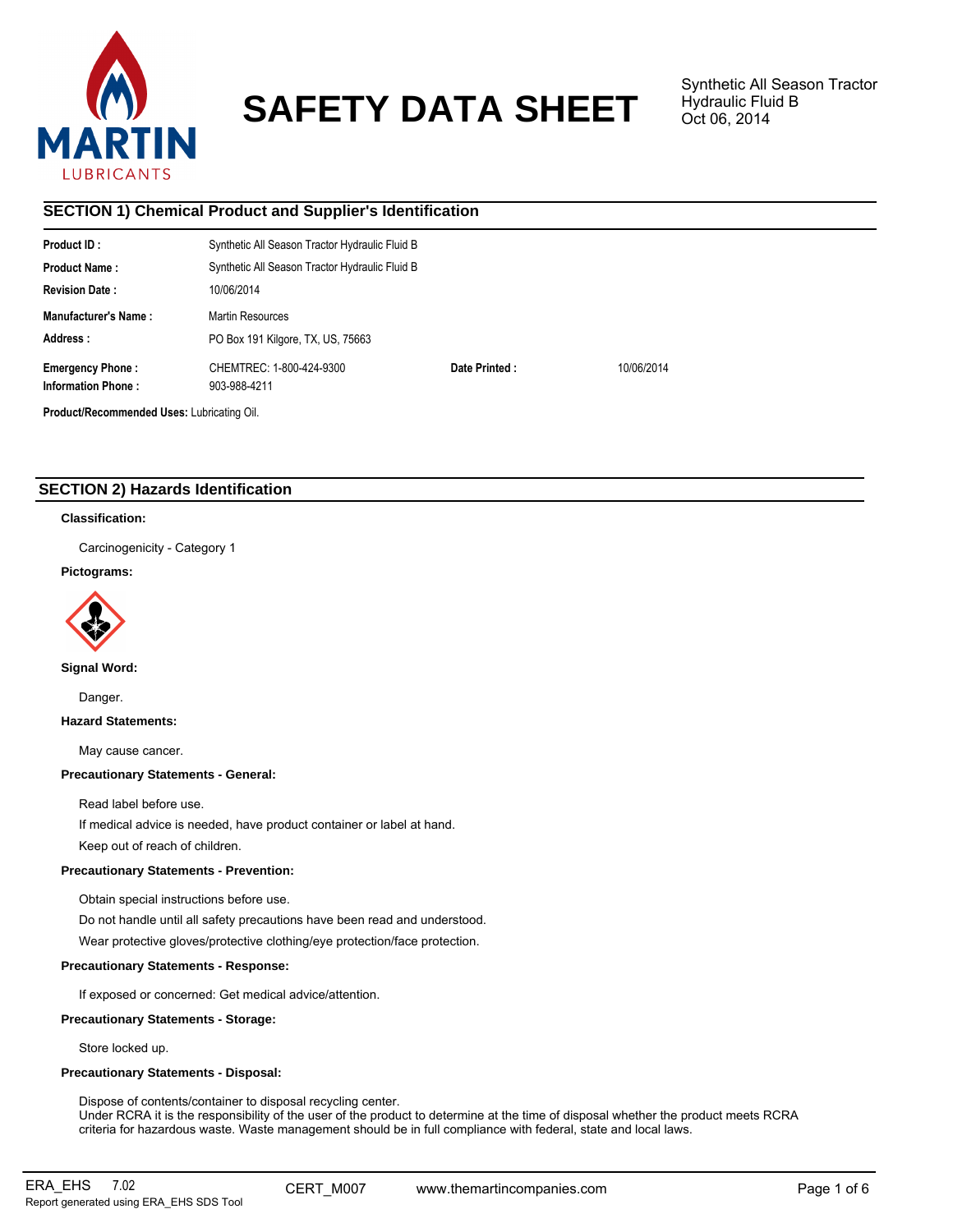|                | <b>SECTION 3) Composition / Information on Ingredients</b> |             |  |  |  |
|----------------|------------------------------------------------------------|-------------|--|--|--|
| <b>CAS</b>     | <b>Chemical Name</b>                                       | % by Weight |  |  |  |
| Mixture        | Severely hydro-treated paraffinic distillates              | 76% - 100%  |  |  |  |
| <b>MIXTURE</b> | PROPRIETARY ADDITIVES                                      | 5% - 12%    |  |  |  |
|                |                                                            |             |  |  |  |

# **SECTION 4) First-aid Measures**

### **Inhalation:**

Remove source of exposure or move person to fresh air and keep comfortable for breathing. Get medical advice/attention if you feel unwell or are concerned.

If exposed or concerned: Get medical attention.

### **Eye Contact:**

If irritation occurs, cautiously rinse eyes with lukewarm, gently flowing water for 15-20 minutes, while holding the eyelids open. If eye irritation persists: Get medical advice/attention.

### **Skin Contact:**

Rinse/wash with lukewarm, gently flowing water and mild soap for 5 minutes or until product is removed. If skin irritation occurs or you feel unwell: Get medical advice/attention.

If exposed or concerned: Get medical advice/attention.

### **Ingestion:**

Immediately call a POISON CENTER/doctor. Do NOT induce vomiting. If vomiting occurs naturally, lie on your side, in the recovery position.

# **SECTION 5) Fire-fighting Measures**

### **Suitable Extinguishing Media:**

Dry chemical, foam, carbon dioxide water spray or fog is recommended. Water spray is recommended to cool or protect exposed materials or structures. Carbon dioxide can displace oxygen. Use caution when applying carbon dioxide in confined spaces. Simultaneous use of foam and water on the same surface is to be avoided as water destroys the foam. Sand or earth may be used for small fires only.

### **Unsuitable Extinguishing Media:**

Water may be ineffective but can be used to cool containers exposed to heat or flame.

### **Specific Hazards in Case of Fire:**

Hazardous combustion products may include: A complex mixture of airborne solid and liquid particulates and gases (smoke), carbon monoxide, unidentified organic and inorganic compounds.

Oxides of C, Zn, P, S, N, Ca. Additional byproducts include hydrogen sulfide, alkyl mercaptan and other sulfides.

Dense smoke may be generated while burning. Toxic fumes, gases or vapors may evolve on burning. Heavy flammable vapors may

settle along ground level and low spots to create an invisible fire hazard. The vapors may extend to sources of ignition and flash back.

# **Fire-fighting Procedures:**

Isolate immediate hazard area and keep unauthorized personnel out. Stop spill/release if it can be done safely. Move undamaged containers from immediate hazard area if it can be done safely. Water spray may be useful in minimizing or dispersing vapors and to protect personnel.

Dispose of fire debris and contaminated extinguishing water in accordance with official regulations.

### **Special Fire-fighting Procedures:**

Caution should be exercised when using water or foam as frothing may occur, especially if sprayed into containers of hot, burning liquid.

### **Special protective actions:**

Wear protective pressure self-contained breathing apparatus (SCBA) and full turnout gear.

# **SECTION 6) Accidental Release Measures**

### **Emergency Procedure:**

Immediately turn off or isolate any source of ignition. Keep unnecessary people away; isolate hazard area and deny entry. Do not touch or walk through spilled material. Clean up immediately. Prevent from spreading by making a barrier with sand, earth or other containment material. Collect with absorbent, non-combustible material into suitable containers. Transfer to a container for disposal. Large spills, once contained, may be picked up using explosion proof, non sparking vacuum pumps, shovels, or buckets, and disposed of in suitable containers for disposal. Local authorities should be advised if significant spillages cannot be contained.

Spill procedures (water): Remove from surface by skimming or with suitable adsorbents. If a large spill occurs notify appropriate authorities.

If spilled material is cleaned up using a regulated solvent, the resulting waste mixture may be regulated.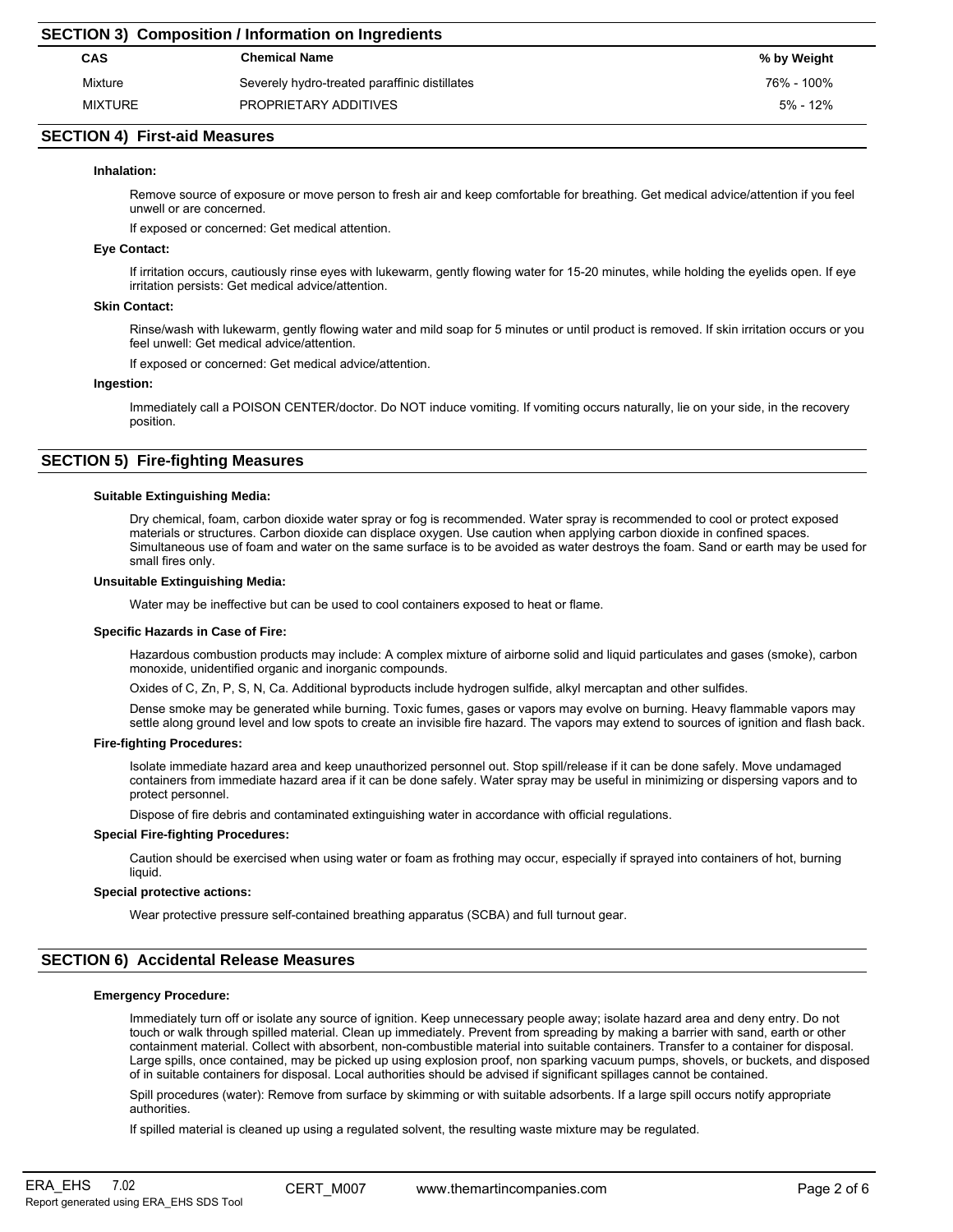#### **Recommended equipment:**

Positive pressure, full-facepiece self-contained breathing apparatus (SCBA), or positive pressure supplied air respirator with escape SCBA (NIOSH approved).

#### **Personal Precautions:**

Avoid breathing vapor. Avoid contact with skin,eye or clothing. Do not touch damaged containers or spilled materials unless wearing appropriate protective clothing.

### **Environmental Precautions:**

Stop spill/release if it can be done safely. Prevent spilled material from entering sewers, storm drains, other unauthorized drainage systems and natural waterways by using sand, earth, or other appropriate barriers.

# **SECTION 7) Handling and Storage**

#### **General:**

Wash hands after use. Do not get in eyes, on skin or on clothing. Do not breathe vapors or mists. Use good personal hygiene practices. Eating, drinking and smoking in work areas is prohibited. Remove contaminated clothing and protective equipment before entering eating areas. **Ventilation Requirements:**

Use only with adequate ventilation to control air contaminants to their exposure limits. The use of local ventilation is recommended to control emissions near the source.

#### **Storage Room Requirements:**

Keep container(s) tightly closed and properly labeled. Store in cool, dry, well-ventilated areas away from heat, direct sunlight and strong oxidizers. Store in approved containers and protect against physical damage. Keep containers securely sealed when not in use. Indoor storage should meet OSHA standards and appropriate fire codes. Containers that have been opened must be carefully resealed to prevent leakage. Empty container retain residue and may be dangerous.

# **SECTION 8) Exposure Controls/Personal Protection**

#### **Eye protection:**

Chemical goggles, safety glasses with side shields or vented/splash proof goggles. Contact lenses may absorb irritants. Particles may adhere to lenses and cause corneal damage.

#### **Respiratory protection:**

If engineering controls do not maintain airborne concentrations to a level which is adequate to protect worker, a respiratory protection program that meets or is equivalent to OSHA 29 CFR 1910.134 and ANSI Z88.2 should be followed. Check with respiratory protective equipment suppliers. Where air-filtering respirators are suitable, select an appropriate combination of mask and filter. Select a filter suitable for combined particulate/organic gases and vapours.

### **Skin protection:**

Use of gloves approved to relevant standards made from the following materials may provide suitable chemical protection: PVC, neoprene or nitrile rubber gloves. Suitability and durability of a glove is dependent on usage, e.g. frequency and duration of contact, chemical resistance of glove material, glove thickness, dexterity. Always seek advice from glove suppliers. Contaminated gloves should be replaced. Chemical-resistant clothing is recommended to avoid prolonged contact. Avoid unnecessary skin contact.

Use of an apron and over-boots of chemically impervious materials such as neoprene or nitrile rubber is recommended to avoid skin sensitization. If handling hot material use insulated protective equipment.

### **Control Parameters / Exposure Limits:**

The chemicals in this product greater than 1% concentration (greater than 0.1% EHS) are not limited by the OSHA PELs, NIOSH RELs, and ACGIH TLVs.

| Chemical<br>Name | OSHA       | <b>OSHA</b> | <b>OSHA</b>        | OSHA        | OSHA-              |             | OSHA        | <b>NIOSH</b> | <b>NIOSH</b> | NIOSF               | <b>NIOSH</b> |              |
|------------------|------------|-------------|--------------------|-------------|--------------------|-------------|-------------|--------------|--------------|---------------------|--------------|--------------|
|                  | <b>TWA</b> | <b>TWA</b>  | <b>CTL</b><br>SIEL | <b>STEL</b> | Tables-            | <b>OSHA</b> | Skin        | TWA          | <b>TWA</b>   | <b>CTFI</b><br>∟∟ ن | <b>STEL</b>  | <b>NIOSH</b> |
|                  | (ppm)      | (mg/m3)     | (ppm)              | (mg/m3)     | 7400<br>1.Z.J<br>_ | Carcinogen  | designation | (ppm)        | (mg/m3)      | (ppm)               | (ma/m3)      | Carcinogen   |

| Chemical Name | <b>ACGIH</b> | <b>ACGIH</b> | <b>ACGIH</b> | <b>ACGIH</b> |              |           |                  |
|---------------|--------------|--------------|--------------|--------------|--------------|-----------|------------------|
|               | TWA          | TWA          | <b>STEL</b>  | <b>STEL</b>  | <b>ACGIH</b> | ACGIH     | ACGIH            |
|               | (ppm)        | (mq/m3)      | (ppm)        | (mq/m3)      | Carcinogen   | Notations | <b>TLV Basis</b> |

# **SECTION 9) Physical and Chemical Properties**

| <b>Physical Properties</b> |           |
|----------------------------|-----------|
| Density [lb/gal]           | 7 1 2 2   |
| % Solids By Weight         | $0.000\%$ |
| Density VOC                | 0.000     |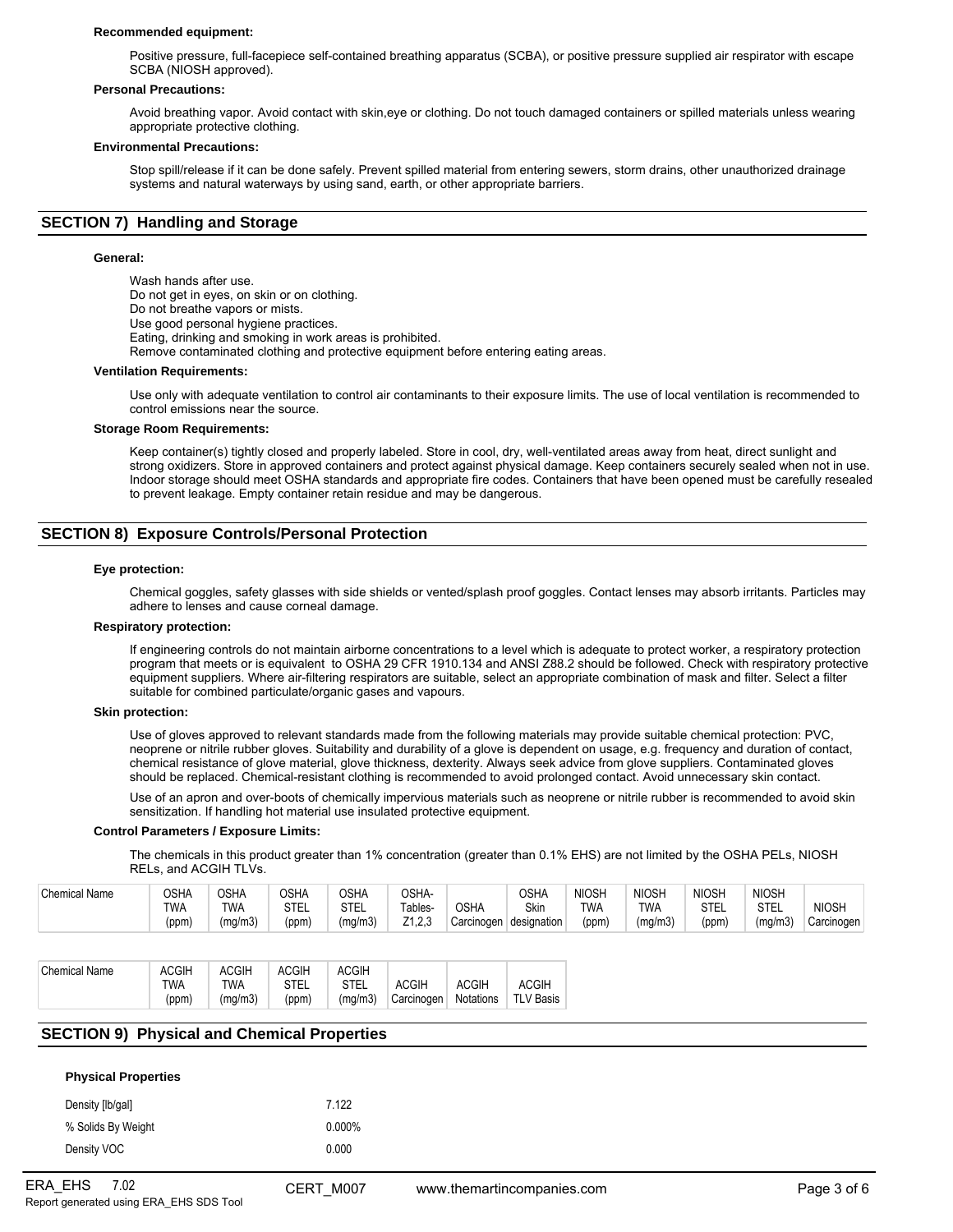| % VOC                          | 0.000%                          |
|--------------------------------|---------------------------------|
| VOC Actual [lb/gal]            | 0.000                           |
| VOC Actual [g/l]               | 0.000                           |
| <b>Specific Gravity</b>        | 0.853                           |
| VOC Regulatory [lb/gal]        | 0.000                           |
| VOC Regulatory [g/l]           | 0.000                           |
| Appearance                     | Amber, clear fluid              |
| Odor Threshold                 | N.A.                            |
| <b>Odor Description</b>        | Mild petroleum hydrocarbon odor |
| pH                             | N.A.                            |
| <b>Water Solubility</b>        | Negligible in water             |
| Flammability                   | N/A                             |
| Flash Point Symbol             | N.A.                            |
| Flash Point                    | 417 °F                          |
| Viscosity                      | 35.82 cSt at 104°F              |
| Lower Explosion Level          | N.A.                            |
| <b>Upper Explosion Level</b>   | N.A.                            |
| Vapor Pressure                 | Negligible at STP               |
| Vapor Density                  | >1 at STP                       |
| Freezing Point                 | N.A.                            |
| <b>Melting Point</b>           | N.A.                            |
| Low Boiling Point              | >500 °F                         |
| High Boiling Point             | N.A.                            |
| Auto Ignition Temp             | N.A.                            |
| Decomposition Pt               | N.A.                            |
| <b>Evaporation Rate</b>        | Negligible at STP               |
| Coefficient Water/Oil          | N.A.                            |
| VOC Composite Partial Pressure | 0 mmHg (Calculated @ 20 C/68 F) |

# **SECTION 10) Stability and Reactivity**

# **Stability:**

Material is stable at room temperature and pressure.

# **Hazardous Polymerization:**

Will not occur.

# **Incompatible Materials:**

Avoid contact with acids and oxidizing materials.

### **Conditions to Avoid:**

Avoid direct sunlight, extremes of temperatures and contact with incompatible materials.

Avoid high temperatures and product contamination.

# **Hazardous Decomposition Products:**

Smoke, carbon monoxide and dioxide and other aldehydes of incomplete combustion. Oxides of C, Zn, P, S, N and Ca. Hydrogen sulfide and alkyl mercaptans and other sulfides may be released.

# **SECTION 11) Toxicological Information**

# **Carcinogenicity:**

May cause cancer.

# **Reproductive Toxicity:**

No data available.

# **Germ Cell Mutagenicity:**

No data available.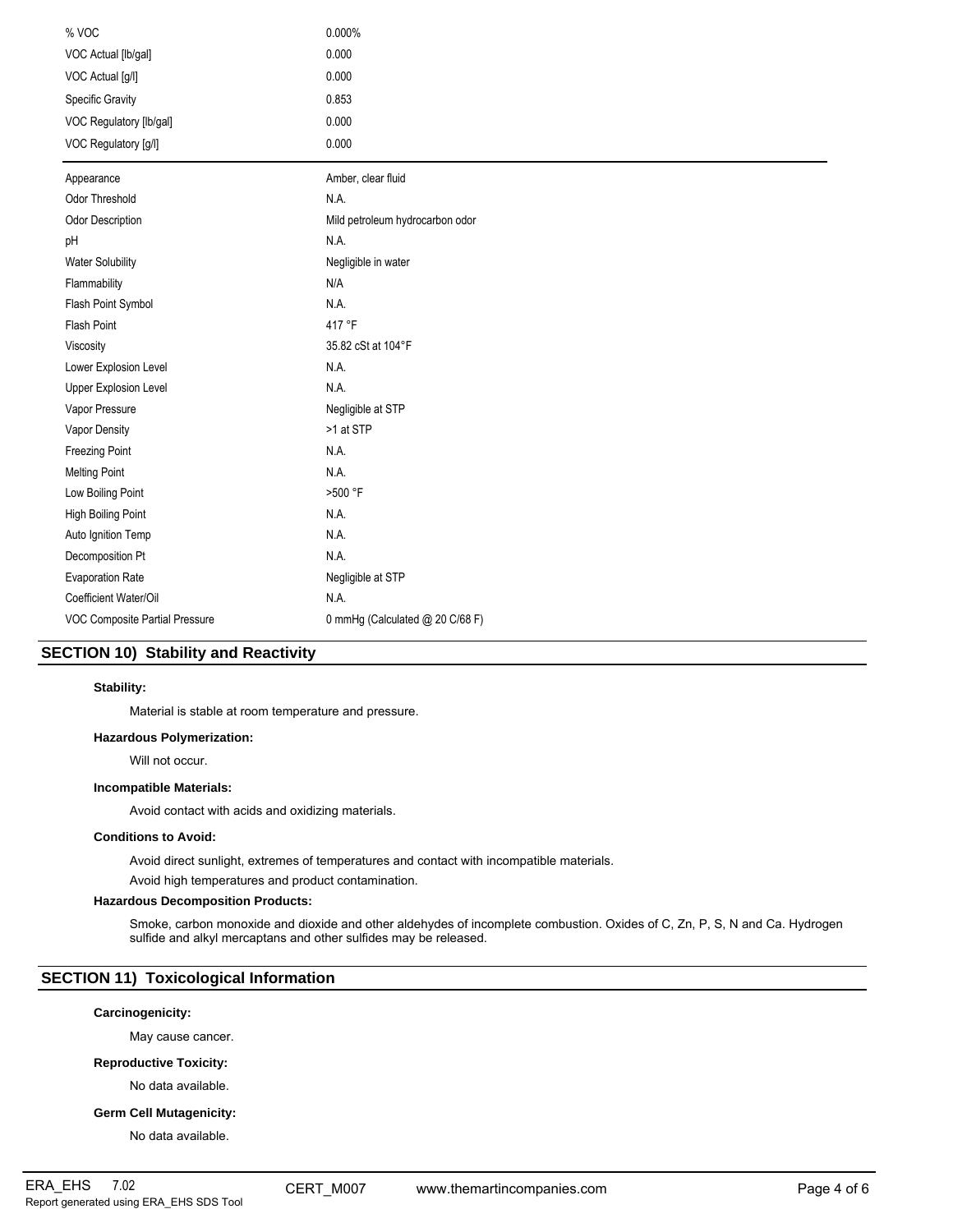### **Skin Corrosion/Irritation:**

May cause mild irritation of the skin.

### **Aspiration Hazard:**

Aspiration into the lungs when swallowed or vomited may cause chemical pneumonitis which can be fatal.

### **Specific Target Organ Toxicity - Single Exposure:**

No data available.

### **Specific Target Organ Toxicity - Repeated Exposure:**

No data available.

# **Serious Eye Damage/Irritation:**

Can be slightly irritating to eyes.

### **Respiratory or Skin Sensitization:**

Prolonged or repeated contact may make skin more sensitive to other skin sensitizers.

Hot vapors may cause respiratory irritation.

### **Acute Toxicity:**

If inhalation : Overexposure by inhalation of hot material may cause nonspecific discomfort, such as nausea, headache or weakness. Caution should be taken to prevent forming aerosol or misting of this product without proper respiratory protection.

# **SECTION 12) Ecological Information**

### **Toxicity:**

This material may be toxic to aquatic organisms and should be kept out of sewage and drainage systems and all bodies of water.

### **Persistence and Degradability:**

No data available.

### **Other Adverse Effects:**

No data available.

# **SECTION 13) Disposal Considerations**

### **Waste Disposal:**

Under RCRA it is the responsibility of the user of the product to determine at the time of disposal whether the product meets RCRA criteria for hazardous waste. Waste management should be in full compliance with federal, state and local laws.

Empty Containers retain product residue which may exhibit hazards of material, therefore do not pressurize, cut, glaze, weld or use for any other purposes. Return drums to reclamation centers for proper cleaning and reuse.

# **SECTION 14) Transport Information**

### **U.S. DOT Information:**

Bulk Shipping Description: Does not apply to bulk oil shipping.

Non-Bulk Shipping Description: Does not apply to non-bulk oil shipping.

- Identification Number: Not applicable.
- Hazard Classification: Not applicable.

Other: See 49 CFR for additional requirements for descriptions, allowed modes of transport and packaging. For more information concerning spills during transport, consult latest DOT Emergency Response Guidebook for Hazardous Materials Incidents, DOT P 5800.3.

### **IMDG Information:**

This material is not classified as dangerous under IMDG regulations.

# **IATA Information:**

This material is not classified as dangerous under IATA regulations.